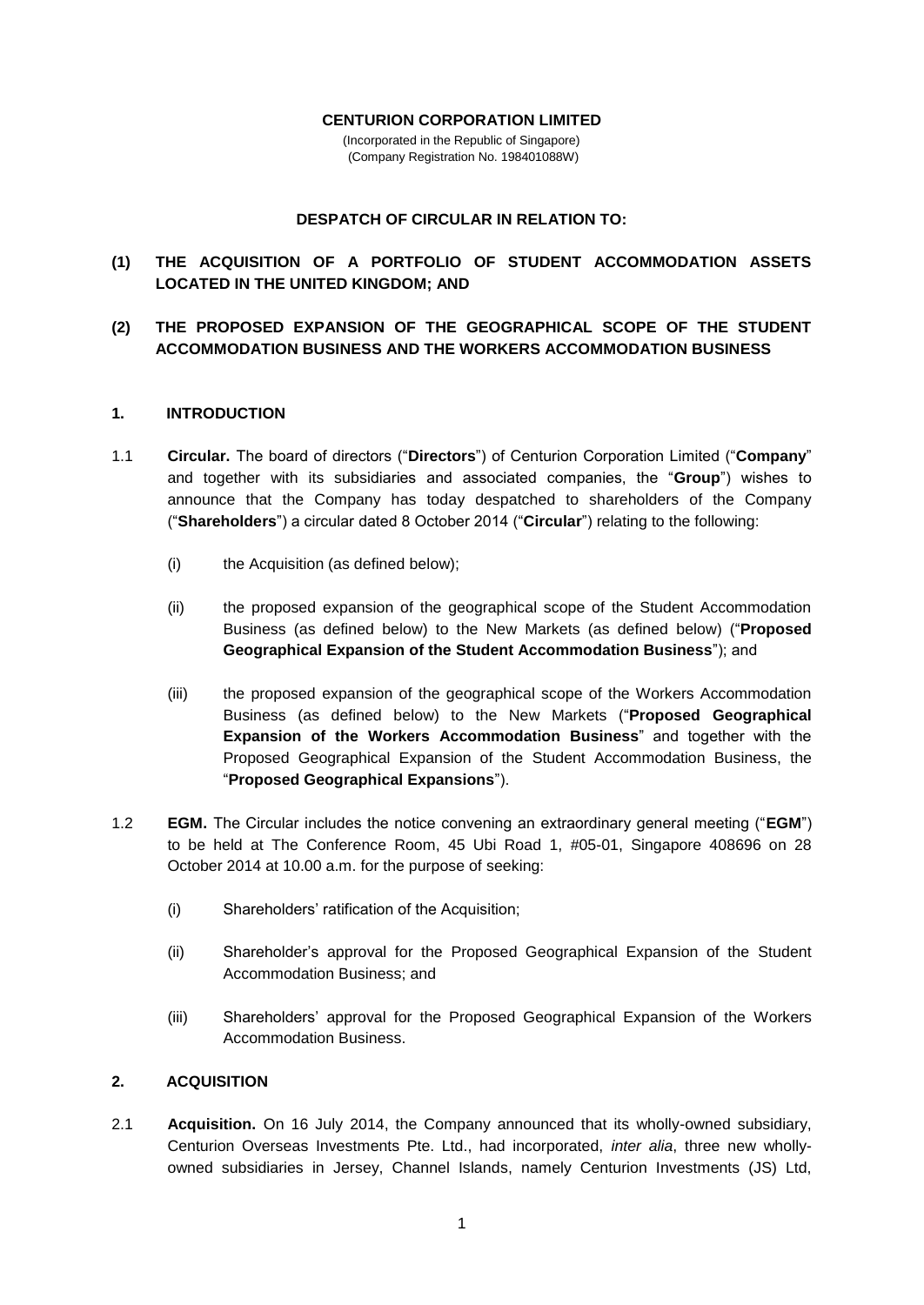Centurion Investments (JSI) Ltd and Centurion Investments (JSII) Ltd and that these three subsidiaries had separately entered into four separate acquisition agreements ("**Acquisition Agreements**") in relation to the acquisition of a portfolio of operational student accommodation assets located in the United Kingdom in accordance with the terms and subject to the conditions of the Acquisition Agreements ("**Acquisition**"). Completion of the Acquisition took place on 2 September 2014.

Further details of the Acquisition, including the financial effects and the rationale, are set out in paragraph 2 of the Circular.

2.2 **Ratification.** The Acquisition constitutes a "major transaction" under Rule 1014 of the listing manual ("**Listing Manual**") of the Singapore Exchange Securities Trading Limited ("**SGX-ST**") and requires the approval of the Shareholders. As elaborated in paragraph 2.9 of the Circular, the SGX-ST had, upon an application made by the Company, granted the Company a waiver from the requirement to obtain prior Shareholders' approval for the Acquisition and that the Company may instead seek Shareholders' ratification of the Acquisition.

#### **3. PROPOSED GEOGRAPHICAL EXPANSIONS**

- 3.1 **Background.** Shareholders had, at the extraordinary general meeting of the Company held on 22 May 2012 ("**2012 EGM**"), approved, *inter alia*, the following:
	- (i) the expansion of the business scope of the Group to include the developing, owning, selling, managing and operating of student accommodation and the provision of student accommodation and services ("**Student Accommodation Business**") in Singapore and South-East Asia, China, Taiwan, Australia, the United Arab Emirates, Qatar and Saudi Arabia ("**Existing Overseas Markets**"); and
	- (ii) the extension of the geographical scope of the Group's business of developing, owning, managing and operating of workers accommodation as well as the provision of workers accommodation and services ("**Workers Accommodation Business**") to the Existing Overseas Markets.

Following Shareholders' approval obtained at the 2012 EGM, the Group has, in its ordinary course of business, been able to enter into transactions relating to the Student Accommodation Business or the Workers Accommodation Business, as the case may be, in Singapore and the Existing Overseas Markets without the need for further Shareholders' approval, so long as such transactions do not change the risk profile of the Group. This substantially reduces the administrative time and expenses in convening separate general meetings to seek Shareholders' approval and consequently, facilitates the Group's pursuit of its corporate objectives and increasing the Group's responsiveness to business opportunities.

3.2 **Proposed Geographical Expansions.** In connection with expanding and increasing its portfolio and improving its future growth prospects, the Group proposes to expand the geographical scope of the Student Accommodation Business and Workers Accommodation Business to the Middle East, Europe, the United States and Canada ("**New Markets**").

If Shareholders approve the Proposed Geographical Expansions, the Group will be able to, in its ordinary course of business, engage in the Student Accommodation Business and the Workers Accommodation Business in the New Markets.